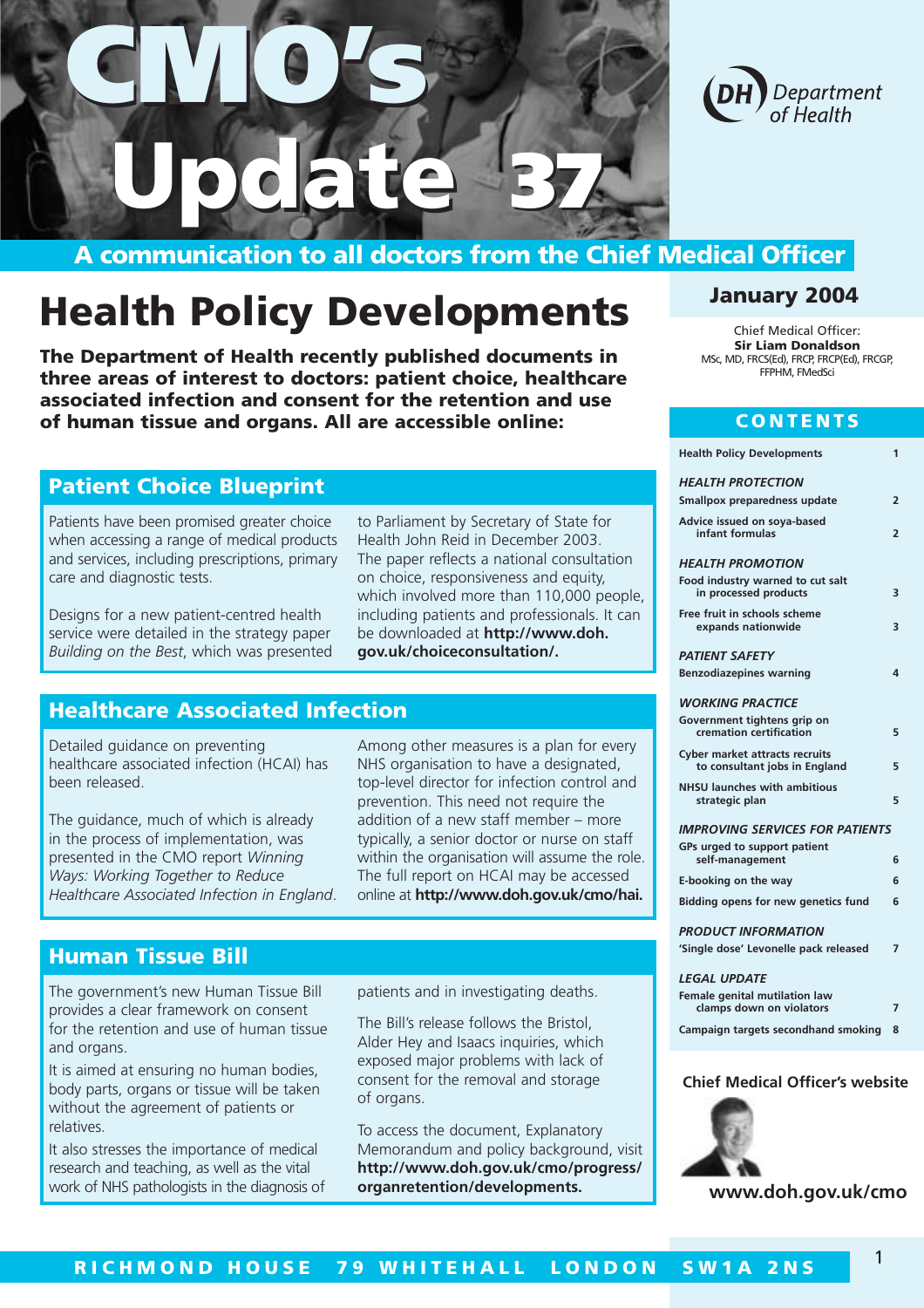## *HEALTH PROTECTION*

### **Smallpox preparedness update**

The Department of Health has published a revised national contingency plan for smallpox preparedness.

The new document replaces the *Interim Guidelines for Smallpox Response and Management in the Post-eradication Era* (Smallpox Plan), which was released in December 2002 (www.doh.gov.uk/smallpox/smallpox.htm).

There still is no evidence of a specific threat of a smallpox attack on the UK. However, it is sensible and prudent to ensure that the NHS can deal effectively with any potential threat. The Department of Health recognises the need to ensure that the NHS is capable of responding to incidents in a way that delivers optimum care and assistance to exposed individuals, whilst controlling the spread of disease.

Guideline revisions incorporate input from a wide range of medical experts and groups within the NHS as well as other government departments. For example, advice from the Advisory Committee on Dangerous Pathogens (ACDP) led to a change in policy on decontamination. And among other changes, specifications for smallpox care and vaccination centres have been revised. Implementation of the plan is being co-ordinated by Health Protection Agency (HPA) regional leads and the Regional Directors of Pubic Health.

In releasing the original guidelines in December 2002, the CMO outlined the steps that were being taken to strengthen plans against any deliberate release of a range of biological agents, including smallpox. Smallpox preparedness measures included a plan of action, improved vaccine stock and the establishment of a cohort of immunised health staff.

Since then, vaccine stocks have been strengthened and regional smallpox teams have been established to deal with the operational aspects of the plan. These regional teams have been vaccinated to allow them to react quickly, work safely with suspected cases and manage the initial stages of a smallpox incident.

Vaccination will now be extended to a small number of ambulance staff to support the initial response to a smallpox emergency. Corresponding arrangements are being made for Scotland, Wales and Northern Ireland.

*For more information on the revised contingency plan for smallpox preparedness, please contact Dr Charlie Easmon, Room 638B, Department of Health, Skipton House, London SE1 6LH. E-mail: charlie.easmon@doh.gsi.gov.uk.*

### **Advice issued on soya-based infant formulas**

The CMO is reiterating advice that soya-based infant formulas should not be used as the first choice for the management of infants with proven cow's milk sensitivity, lactose intolerance, galactokinase deficiency and galactosaemia.

Soya-based formulas have a high phytoestrogen content, which could pose a risk to the long-term reproductive health of infants, according to a 2003 report from the Committee on Toxicity (COT), an independent scientific committee that advises the Department of Health and other government agencies.

Furthermore, the Scientific Advisory Committee on Nutrition (SACN), another independent advisory body, has advised that there is no particular health benefit associated with the consumption of soya-based infant formula by infants who are healthy (no clinically diagnosed conditions). SACN also advised there is no unique clinical condition that particularly requires the use of soya-based infant formulas.

As an alternative to soya-based products, more appropriate hydrolysed protein formulas are available and can be prescribed. Soya-based formulas should only be used in exceptional circumstances to ensure adequate nutrition. For example, they may be given to infants of vegan parents who are not breast-feeding or infants who find alternatives unacceptable.

*For more information contact Sheela Reddy, General Nutrition Policy, Department of Health, Wellington House, 133–155 Waterloo Road, SE1 8UG. Tel: 0207 972 2000. E-mail: sheela.reddy@doh.gsi.gov.uk. Also see http://www.sacn.gov.uk and http://www.foodstandards.gov.uk/.*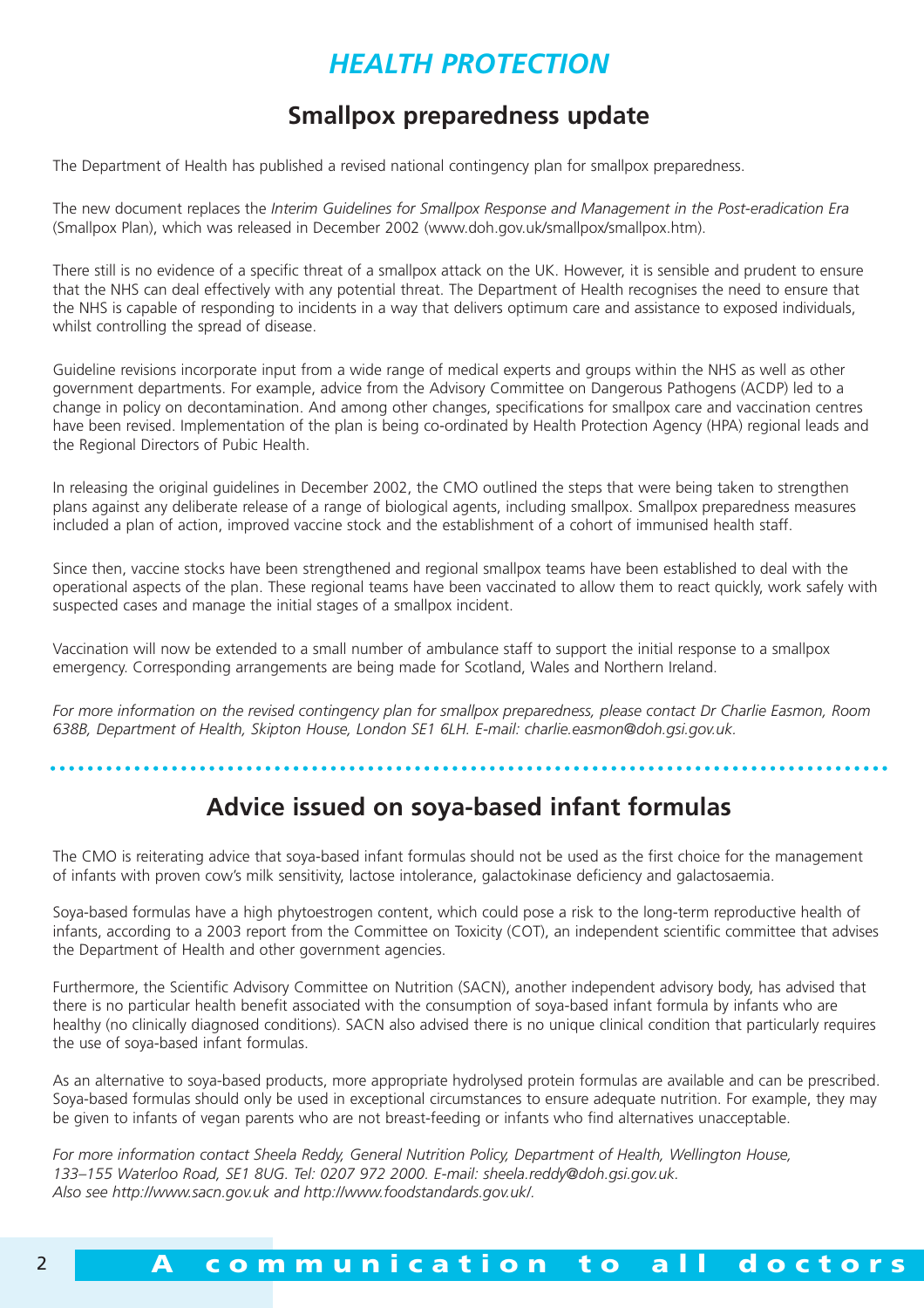## *HEALTH PROMOTION*

### **Food industry warned to cut salt in processed products**

Public Health Minister Melanie Johnson warned the food industry to cut salt levels in food or else face government intervention at a meeting chaired by the Chief Medical Officer.

If retailers, caterers and manufacturers do not cut salt levels, the government could force them to label foods "high in salt", said Miss Johnson, while addressing a meeting dedicated to salt and health in November 2003.

The recommended limit is 6 grams of salt per day, but adults consume, on average, around 10 grams per day. Recent figures show that adult men are eating around a teaspoon of salt more each day than the recommended amount and women almost half a teaspoon more. Up to 75% of salt intake derives from processed food, such as ready meals.

"We need to see real steps forward to cut salt levels," said Miss Johnson, at the salt and health event, which was held jointly by the Department of Health and the Food Standards Agency (FSA). Participants included representatives from industry, government, consumer and health associations.

Miss Johnson has asked industry to make commitments to reducing salt in a range of products by February 2004.

The meeting drew attention to the serious health risks associated with salt.

High salt intake is linked to hypertension – a major risk factor for stroke, coronary heart disease (CHD) and other illnesses such as kidney disease and aortic aneurysm.

At the event, Sir Liam Donaldson pointed out that over a third of adults in England have hypertension, which causes 3000 deaths each year in England and contributes to 50,000 deaths from stroke and 100,000 deaths from CHD each year.

Primary care professionals can help consumers cut back on salt in a number of ways. For example, they can show consumers how to check the salt content in food labels and offer advice on healthier diets.

*For more information on recommended salt intake see http://www.sacn.gov.uk/pdf/saltfinal.pdf. Department of Health contact is Danila Armstrong, Nutrition Programme Manager, Wellington House, DH, 133–135 Waterloo Road, London SE1 8UG. E-mail: danila.armstrong@doh.gsi.gov.uk. Information about the salt and health meeting may be accessed at http://www.doh.gov.uk/newsdesk/index.html.*

### **Free fruit in schools scheme expands nationwide**

A total of £77 million in new government funding has been allocated to enable the nationwide roll-out of free fruit in schools programmes, as part of a larger drive to tackle the health time bomb of obesity.

The programmes, which are targeted at children aged four to six, have been up-and-running on a pilot basis in four regions: Greater London, East Midlands, West Midlands and North West England. One million children are now receiving free fruit through these schemes, thanks to funding of £42 million from the National Lottery.

The free fruit drive is part of the government's '5 A DAY' programme, a plan aimed at increasing fruit and vegetable consumption. All children aged four to six in state schools in England are entitled to a free piece of fruit or vegetable each school day, according to the NHS Plan. This will involve the distribution of about 440 million pieces of fruit and vegetables to over two million children in some 18,000 schools across England.

Separately, the government has set aside £2 million for the new Food and Schools Programme, which will promote healthyeating tuck shops, vending machines with less sugary products and improved nutritional content in packed lunches.

Obesity levels in England have tripled in the past two decades. About 24 million adults – including one-fifth of men and a quarter of women – are now overweight or obese. Obesity in children is becoming more common: figures show that one in seven 15-year-olds and one in twelve 6-year-olds are obese. Between 1996 and 2001, the proportion of overweight children aged 6 to 15 years old increased by 7%.

The increase has disturbing implications. We are now seeing the first signs of children presenting with maturity-onset (Type 2) diabetes, a condition that in the past only occurred in middle and older age.

Encouraging healthy eating is one means of preventing obesity. A recent Department of Health survey indicated youngsters who regularly eat fruit at school as part of the scheme consume more fruit outside school hours.

*For more information about the 5 A Day programme, contact Karen Murrell, Department of Health, Richmond House, 79 Whitehall, SW12A 2NL. Tel: 0207 210 5239. E-mail: karen.murrell@doh.gsi.gov.uk.*

## <sup>3</sup> **from the Chief Medical Officer**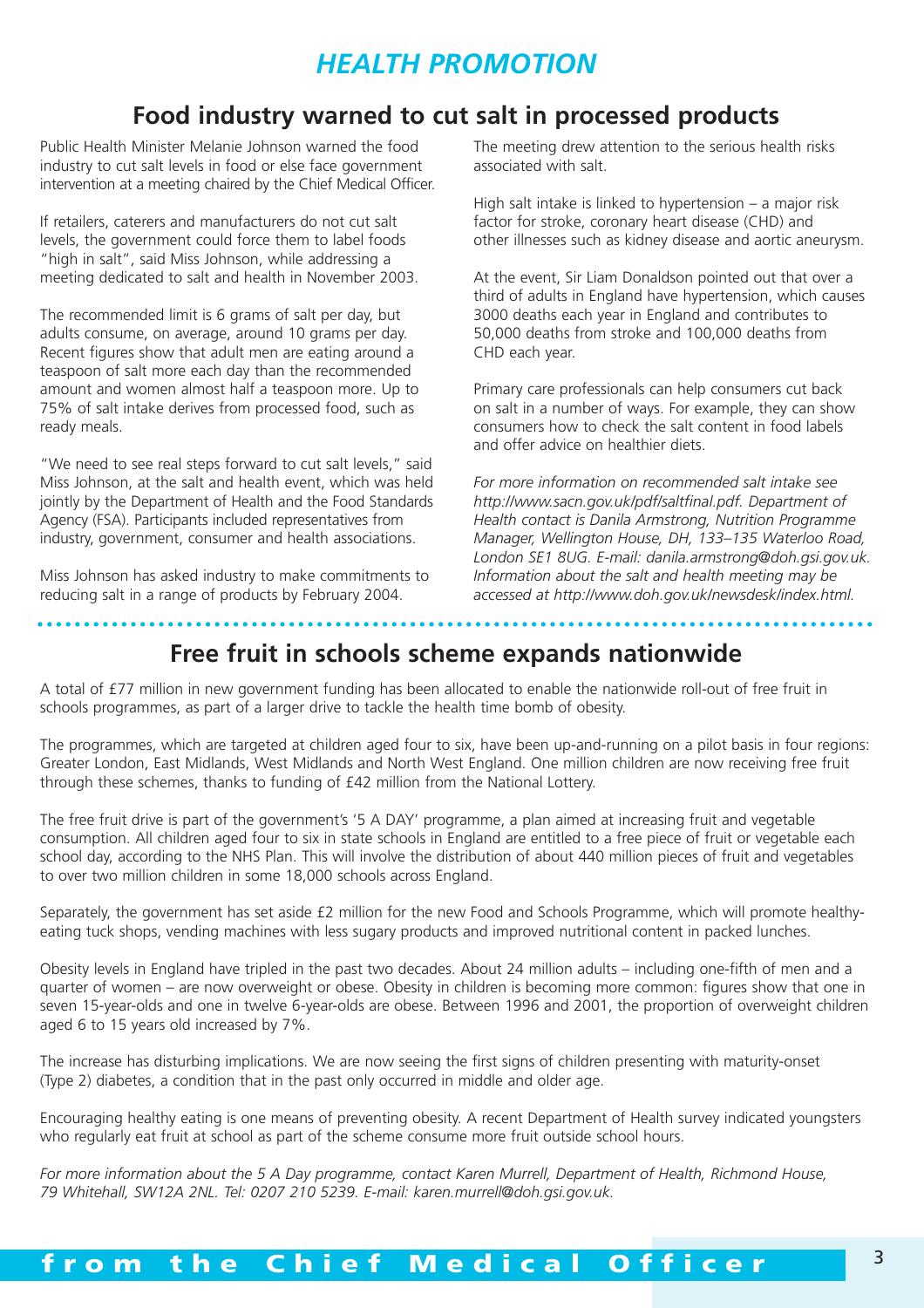## *PATIENT SAFETY*

#### **Benzodiazepines warning**

Doctors are being reminded that benzodiazepines should only be prescribed for short-term treatment, in light of continued reports about problems with long-term use.

Clear guidance for appropriate use was published in 1988 by the Committee on Safety in Medicines (CSM), which recommended Benzodiazepine should be prescribed for:

- just two to four weeks for relief of severe or disabling anxiety that is subjecting the patient to unacceptable distress; and
- severe or disabling insomnia in patients who are extremely distressed.

They should not be prescribed for the treatment of mild anxiety, according to the CSM.

Although prescribing of benzodiazepines has declined substantially since the release of CSM advice in 1988, prescribing has continued for patients with insomnia and anxiety and for substance mis-users.

Department of Health data show that in 2002, 30% of prescriptions for benzodiazepines were for 56 or more tablets (see box), which suggests a high number of patients are receiving long-term treatment. Long-term use exposes patients to risks such as road traffic accidents, dependence and, in the older population, debilitating falls.

#### **Reducing use**

Echoing the CSM advice, the Mental Health National Service Framework (NSF), which was published in 1999, recommended that benzodiazepines should be used for no more than two to four weeks for severe and disabling anxiety.

The Mental Health NSF called upon health authorities to implement systems for monitoring and reviewing prescribing of benzodiazepines within local clinical audit programmes. Primary Care Trusts (PCTs) should ensure that this recommendation is still being implemented.

Experts say consistency in approach and effective communication between primary and secondary care health professionals could help reduce over-prescribing. Such communication could involve the use of shared treatment guidelines that specify duration of therapy and cessation of treatment following hospital discharge.

More attention should be paid to prescribing of benzodiazepines to older people. This could possibly be achieved during the regular medication reviews entitled to all people over 65, according to the Older People's National Service Framework.

Use of benzodiazepines in substance mis-users is still an area of concern. It is estimated that 14% of substance mis-users attending drug treatment centres report benzodiazepine use subsidiary to their main drug use.

#### **Benzodiazepines by the numbers**

- General Practitioners in England wrote 12.7 million prescriptions at a cost of £20.9 million in 2002, compared to 15.8 million prescriptions worth £13.8 million in 1992. (Newer agents are more expensive, leading to higher costs despite a drop in prescription volume.)
- 30% of prescriptions were for 56 or more tablets.
- People over 65 years received 56% of prescriptions for the three most commonly prescribed benzodiazepines.

*Source: Department of Health, 2002 data, England*

The Department of Health is planning to introduce instalment dispensing of benzodiazepines to minimise access to excessive doses for addicted patients. Also, in some parts of the country, specialist clinics are available to help people with benzodiazepine dependence.

For more information on appropriate prescribing, see:

- British National Formulary, guidance on management of benzodiazepine dependence, http://www.bnf.org/.
- Department of Health, Drug Misuse and Dependence, Guidelines on Clinical Management 1999, http://www.doh.gov.uk/drugdep.htm.
- MeReC Briefing, Issue No.17, April 2002, update on benzodiazepines and non-benzodiazepine hypnotics.
- Prodigy, hypnotic and anxiolytic dependence and insomnia, www.prodigy.nhs.uk.
- The Clinical Governance Research and Development Unit at the University of Leicester, audit protocol and data collection forms for prescribing in primary care, www.le.ac.uk/cgrdu/protocol.html.

*Department of Health contact is Gul Root, Richmond House, 79 Whitehall, SW1A 2NL. E-mail: gul.root@doh.gsi.gov.uk.*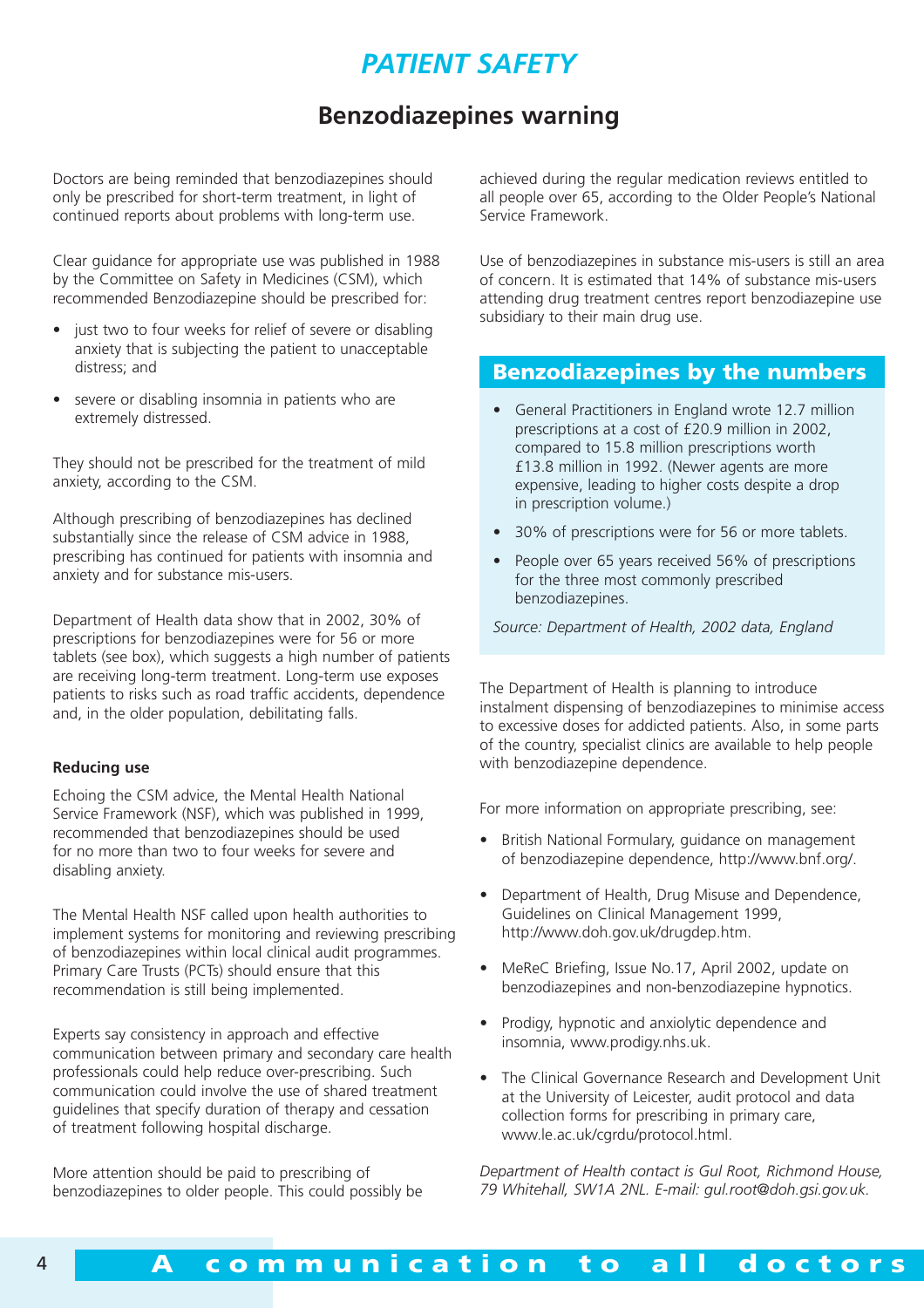## *WORKING PRACTICE*

### **Government tightens grip on cremation certification**

The Home Office has released new guidance for doctors who are asked to complete cremation authorisation documents B – Certificate of Medical Attendant and C – Confirmatory Medical Certificate.

The guidance is part of a larger drive to tighten cremation authorisation procedures and complements advice issued to crematoria medical referees. (See www.homeoffice.gov.uk.)

The guidance is likely to require updating in the future. New versions will be published on the Home Office website and doctors will be notified through the *CMO Update*.

*For more information, contact Brian Patterson, Coroner and Burial Team, Home Office, Allington Towers, 19 Allington Street, London SW1E 5EB. Tel: 020 7035 5529. E-mail: Brian.Patterson@homeoffice.gsi.gov.uk.*

### **Cyber market attracts recruits to consultant jobs in England**

A new Department of Health website that hosts thousands of current and future consultant vacancies in England is now up-and-running.

The site (www.doh.gov.uk/consultantjobs) is targeted at domestic SpRs as well as potential international consultant recruits. More than 2500 vacancies can be searched by specialty and/or geographical location. For ease of reference, all listings include recruitment managers' contact details.

The shortage of doctors in England has been a key concern for physician leaders and health officials. In addition to seeking international recruits, the government has taken steps to boost the number of trainees. More than 2000 new medical school places were added between 1999 and 2001, an increase of 57% from the original base.

*Please direct queries about the website to consultantvacancies@doh.gsi.gov.uk.*

#### **NHSU launches with ambitious strategic plan**

The NHSU, an eagerly awaited educational institution for all health and social care staff, officially launched in December 2003.

The organisation, which is funded by the Department of Health, has two broad aims – to help improve service delivery in health and social care and to lead a transformation in learning in these sectors.

According to the NHSU's recently published draft strategic plan for 2004–2008, the organisation is in its first stage of development and aims to become fully operational with a complete range of educational programmes for staff at all levels in 2007/2008. Examples of programmes include advanced communication skills in cancer care and sessions on Working for the NHS.

At the launch in December, Health Minister John Hutton noted the potential of the new organisation to "transform the culture of the NHS".

"The NHSU will make a difference in every area – from communication skills to advanced skills in First Contact Care," Mr Hutton said.

In addition to Department of Health financial support, the NHSU will seek funds from other sources and plans to charge NHS trusts and other NHS employers for educational services and programmes. Initially, it will operate in England and in the future it may expand to Scotland, Wales and Northern Ireland. It also aims to get university title and powers.

*For more information, contact the NHSU at Level 11, 88 Wood Street, London EC2V 7RS. Tel: 0800 555 550. E-mail: enquiries@nhsu.org.uk. URL: www.nhsu.nhs.uk.*

### <sup>5</sup> **from the Chief Medical Officer**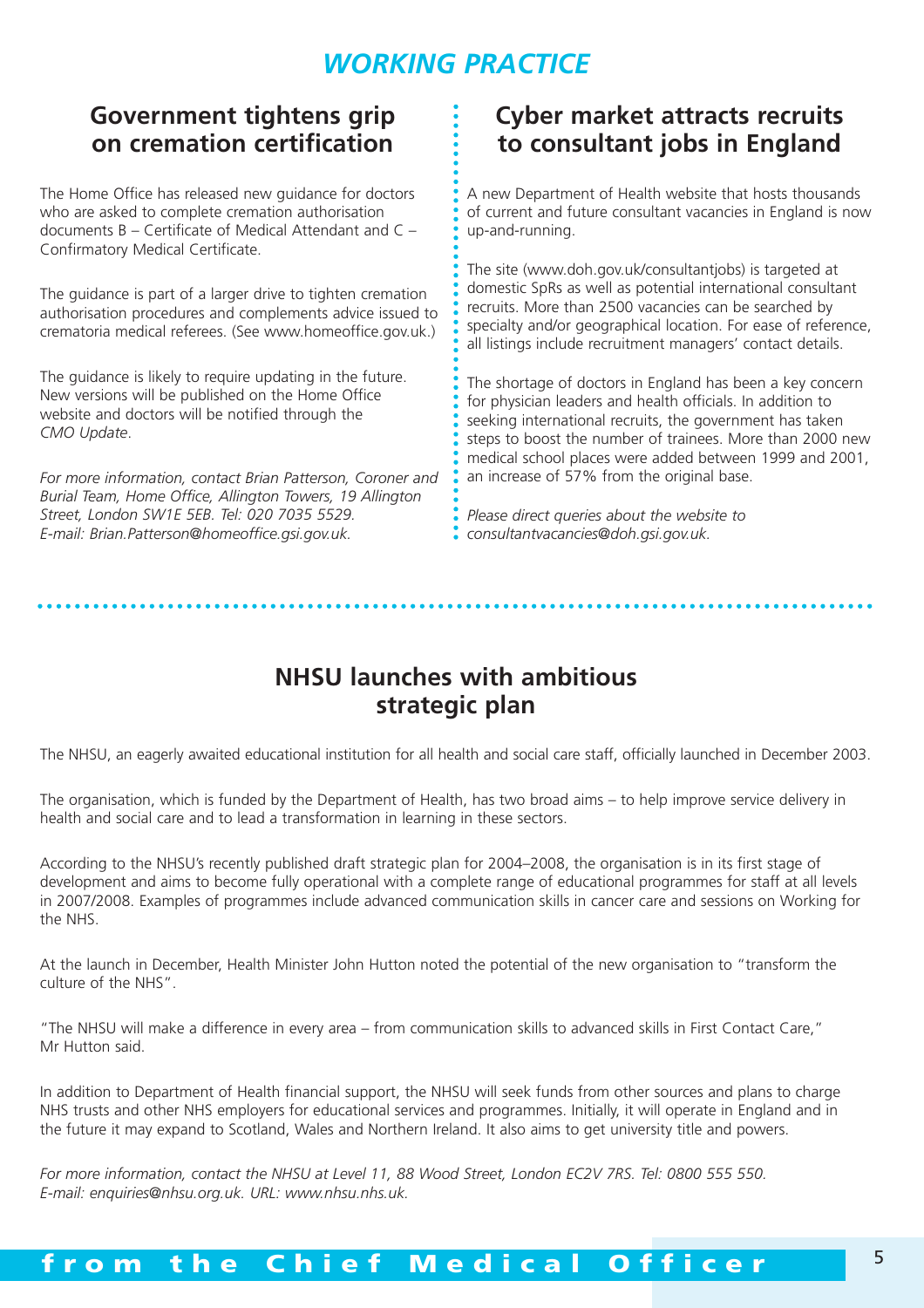### *IMPROVING SERVICES FOR PATIENTS*

#### **GPs urged to support patient self-management**

General practitioners are urged to encourage patients with long-term health conditions to enrol in new 'self-management' courses run by PCTs.

The courses are related to the government's new Expert Patient Programme (EPP), which encourages initiatives that boost the patient's involvement in managing his or her own care.

There is increasing evidence that with proper professional support, patients with chronic illnesses, such as diabetes mellitus or arthritis, can take a lead in managing their own conditions. This can help to improve health, quality of life and capacity.

Nearly all of the country's 302 PCTs have agreed to participate in the EPP and are already involved in course activity or are planning to do so in the near future. (See www.expertpatients.co.uk to find out about activity in your area.) The EPP Implementation Group aims to make the programme more widely available as part of the NHS.

*For further information contact Dr Nicky Agelopoulos, Room 501A, Skipton House, 80 London Road, London, SE1 6LH. E-mail: Nicky.Agelopoulos@doh.gsi.gov.uk. Also see the CMO website (www.doh.gov.uk/cmo/progress/expertpatient/).*

#### **E-booking on the way**

The government has awarded a contract to global IT services company SchlumbergerSema to supply an Electronic Booking Service that will allow primary care staff to book secondary care appointments using the Internet or telephone.

Using this system, primary care staff will be able to give their patients the time and place for their hospital appointments before they leave the surgery. Patients will be given the option of changing appointments themselves by phone or online, and, in the future, via a digital TV set. The service will also offer a choice of treatment locations that have been approved by PCTs.

This summer, the telephone booking component of the service will begin to be rolled out nationwide and the online booking facility will become available at some primary care offices. By the end of 2005, rollout of the entire service is due to be completed.

The new national electronic booking service was designed with the help of large numbers of frontline NHS staff and informed by experience with the Modernisation Agency's Booking Programme, which ran for four years until April 2003.

*For more information, please contact the National IT Programme Communications Team, Second Floor, Princes Exchange, Princes Square, Leeds LS1 4HY. E-mail: npcomms@npfit.nhs.uk. http://www.doh.gov.uk/ipu/programme/index.htm.*

#### **Bidding opens for new genetics fund**

An innovative new £4 million start-up funding scheme for service development initiatives in genetics is accepting bids until the end of February.

The programme is aimed at fostering the development of services that integrate genetics knowledge and technologies into mainstream NHS operations, including primary care. Applications for funding must be channelled through special commissioning groups and submitted to the Department of Health by 25 February 2004 (see http://www.doh.gov.uk/genetics/servicedev.htm for bidding pro forma).

The government is seeking innovative, practical and sustainable proposals focussed on patient pathways that cross traditional service and professional boundaries and move genetics knowledge into new areas. Proposals could involve the development of new services or new roles in existing services. Others might explore new ways of collaborating between genetics specialists and other NHS professionals in various care settings.

The funding programme was first unveiled in June 2003 in the genetics White Paper *Our Inheritance, Our Future – Realising the Potential of Genetics in the NHS*.

*For more information, contact Diana Paine (diana.paine@doh.gsi.gov.uk) or Dr Alison Hill (Alison.p.hill@doh.gsi.gov.uk), NHS Genetics Team, Department of Health, Room 651C Skipton House, 80 London Road, London SE1 6LH.*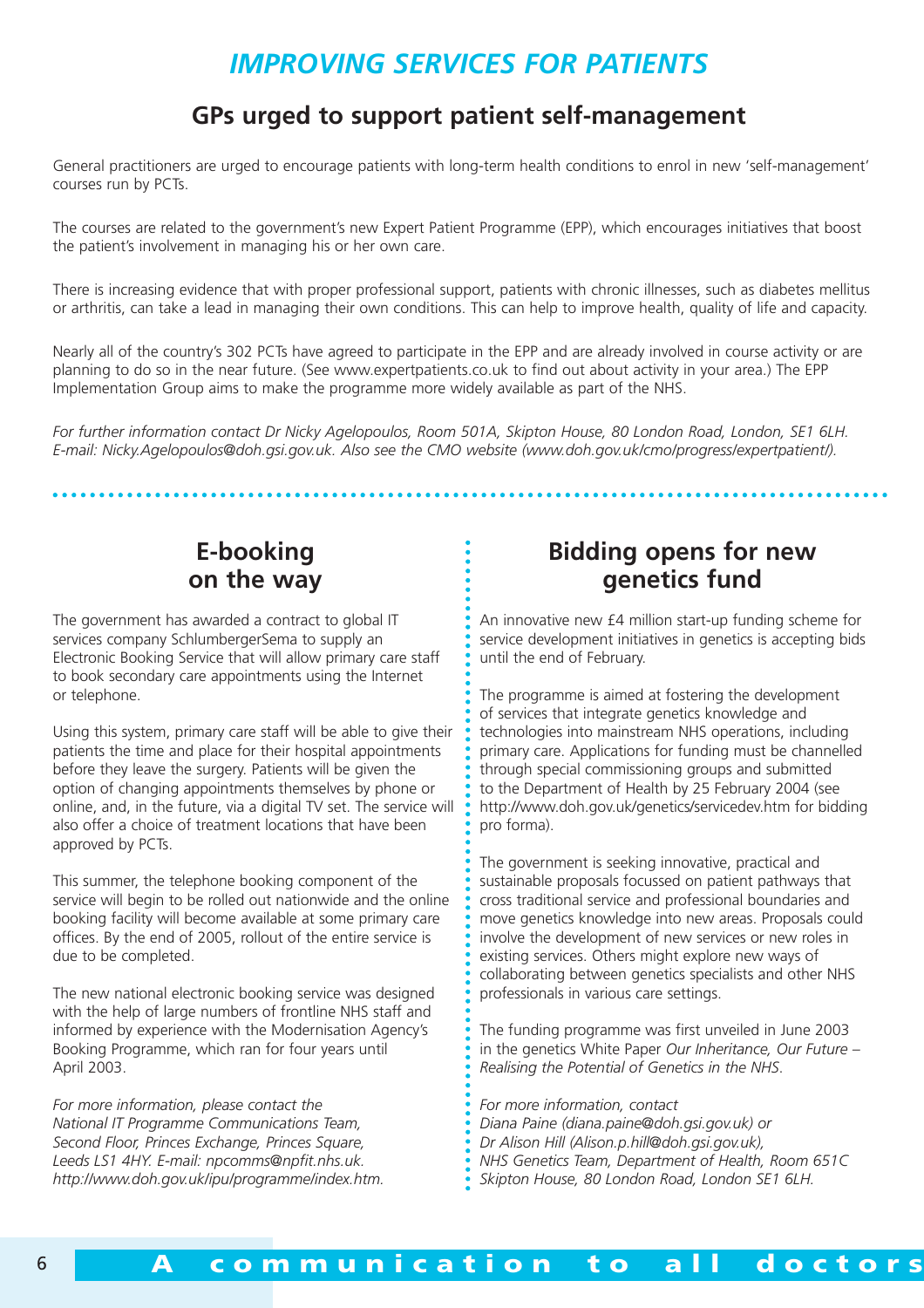### *PRODUCT INFORMATION*

#### **'Single dose' Levonelle pack released**

A new 'single dose' version of Schering's emergency contraceptive pill Levonelle (levonorgestrel) is due to hit pharmacy shelves, in a move health officials say could boost compliance and help prevent unwanted pregnancies.

Each pack contains two 0.75 mg tablets and instructions for the pills to be consumed at one time. Per its original licence, the medication has been prescribed with instructions that the two 0.75 mg tablets be taken separately 12 hours apart.

Pharmacy packs with the new dosage instructions were set to become available before the end of 2003 and the prescription pack (Levonelle-2) was expected by end-January 2004. The 'single dose' should preferably be taken within 12 hours and no later than 72 hours after unprotected intercourse.

The release follows publication of results from a recent large international World Health Organization (WHO) randomised trial that compared emergency contraception methods (*Lancet* 2002; 360:1803-10). In the roughly 2700 participants who took levonorgestrel, researchers found a single 1.5 mg dose was as effective as the standard two-dose regime.

The single dose is of equivalent efficacy, with no safety implications and important advantages for patient compliance and prevention of unwanted pregnancies, according to the Committee on Safety of Medicines (CSM), an independent advisory group to the Medicines and Healthcare products Regulatory Agency (MHRA).

To minimise confusion about the dosing change, Schering has notified GPs and other health professionals in writing ahead of commercial launch. The company operates a product helpline (for professionals and consumers) at 08456 035 035 and website www.levonelle.co.uk.

*For more information, please contact Dr Jillian Steen, MHRA, Market Towers, 1 Nine Elms Lane, London SW8 5NQ. E-mail: Jillian.Steen@mhra.gsi.gov.uk. Tel: 0207 084 2260.*

**\*\*\*\*\*\*\*\*\*\*\*\*\*** 

### *LEGAL UPDATE*

#### **Female genital mutilation law clamps down on violators**

Legislation that will make it illegal to take young girls abroad for female genital mutilation (FGM) procedures is set to come into force.

The prohibition is included in the FGM Act, which received Royal Assent in October 2003 and takes effect by the end of January 2004.

FGM has been illegal in the UK since the Prohibition of Female Circumcision Act was passed in 1985, but it has been possible to circumvent the law by having the procedure done out of jurisdiction.

The FGM Act amends and strengthens the 1985 legislation. It explicitly makes it illegal to take girls abroad for FGM and increases the maximum penalty for committing or aiding the offence to 14 years in prison. (See http://www.hmso.gov.uk/acts/acts2003/20030031.htm for more details).

The harsher penalty reflects the serious harm FGM causes to women and girls. Contrary to what some believe, FGM is not akin to male circumcision. It causes long-term mental and physical suffering, difficulty in giving birth, infertility and even death.

FGM is much more common than most people realise. Best estimates suggest about 74,000 women in the UK have undergone the procedure and about 7,000 girls under 17 years of age are at risk.

The FGM Act will reinforce the efforts of government and health organisations to eliminate this harmful practice worldwide. It will also support legal and medical professions, social services and others seeking to tackle the problem in the UK.

It is vital for UK health professionals to familiarise themselves with the guidance and statements issued by their relevant professional bodies (i.e. the BMA and the RCM) so that they will be prepared if they encounter patients who have undergone this procedure. (See http://www.bma.org.uk/ap.nsf/Content/Female+Genital +Mutilation.)

*For further information please contact Lisa Westall, Department of Health, Area 514 Wellington House, 133–155 Waterloo Road, London SE1 8UG. E-mail: lisa.westall@doh.gsi.gov.uk.*

### <sup>7</sup> **from the Chief Medical Officer**